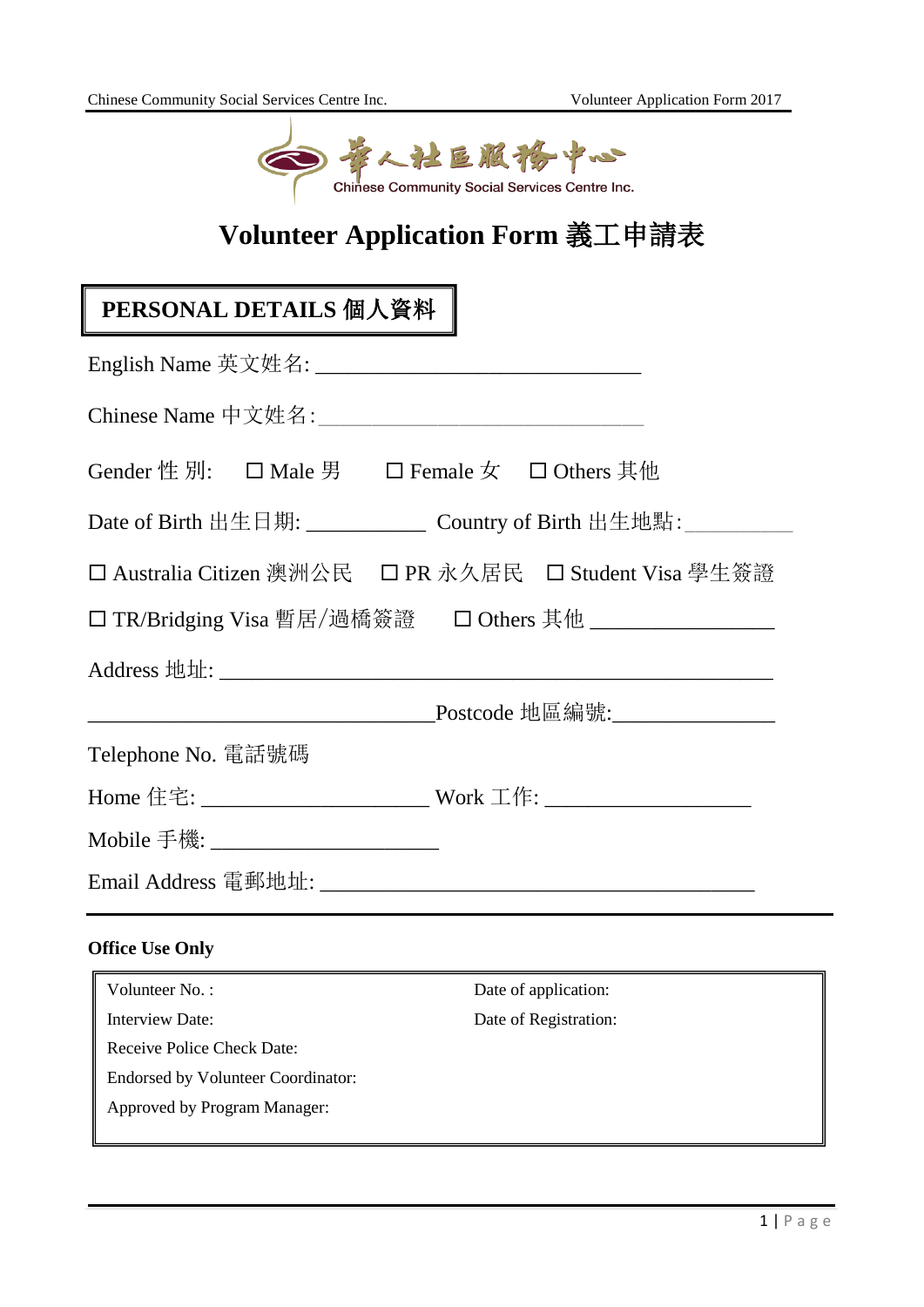## **Languages and Dialects Spoken** 能操語言及方言:

| □ Cantonese 廣東話                                  | □ Shanghainese 上海話     |  |
|--------------------------------------------------|------------------------|--|
| □ Mandarin 普通話                                   | □ Teochew 潮州話          |  |
| □ English 英語                                     | □ Hakka 客家話            |  |
| □ Hokkien 福建話                                    |                        |  |
| □ Others 其他 (please specify 請列明) ____            |                        |  |
| Written Languages 能書寫的語文:                        |                        |  |
| □ Chinese 中文                                     | □ English 英語           |  |
| □ Others 其他 (please specify 請列明) _____           |                        |  |
| <b>Religion 宗教:</b>                              |                        |  |
| □ Christian 基督教                                  | □ Catholic 天主教         |  |
| □ Buddhist 佛教                                    | □ No religion 沒有信仰     |  |
| □ Others 其他 (please specify 請列明) _______________ |                        |  |
| <b>Qualifications 學歷:</b>                        |                        |  |
| □ Primary School 小學                              | □ High School 中學       |  |
| □ Diploma 文憑課程                                   | □ University Degree 大學 |  |
| □ Postgraduate Degree 研究生/碩士/博士                  |                        |  |
| Interest/Hobbies/Special Skills 興趣/嗜好/特別技能:      |                        |  |
| □ Cooking 烹飪                                     | □ Gardening 園藝         |  |
| □ Singing 唱歌                                     | □ Sports 運動            |  |
| □ Computer 電腦                                    | □ Photography 攝影       |  |
| □ Video/Audio 影音                                 | □ Making Craft 工藝      |  |
| □ Others 其他 (please specify 請列明)                 |                        |  |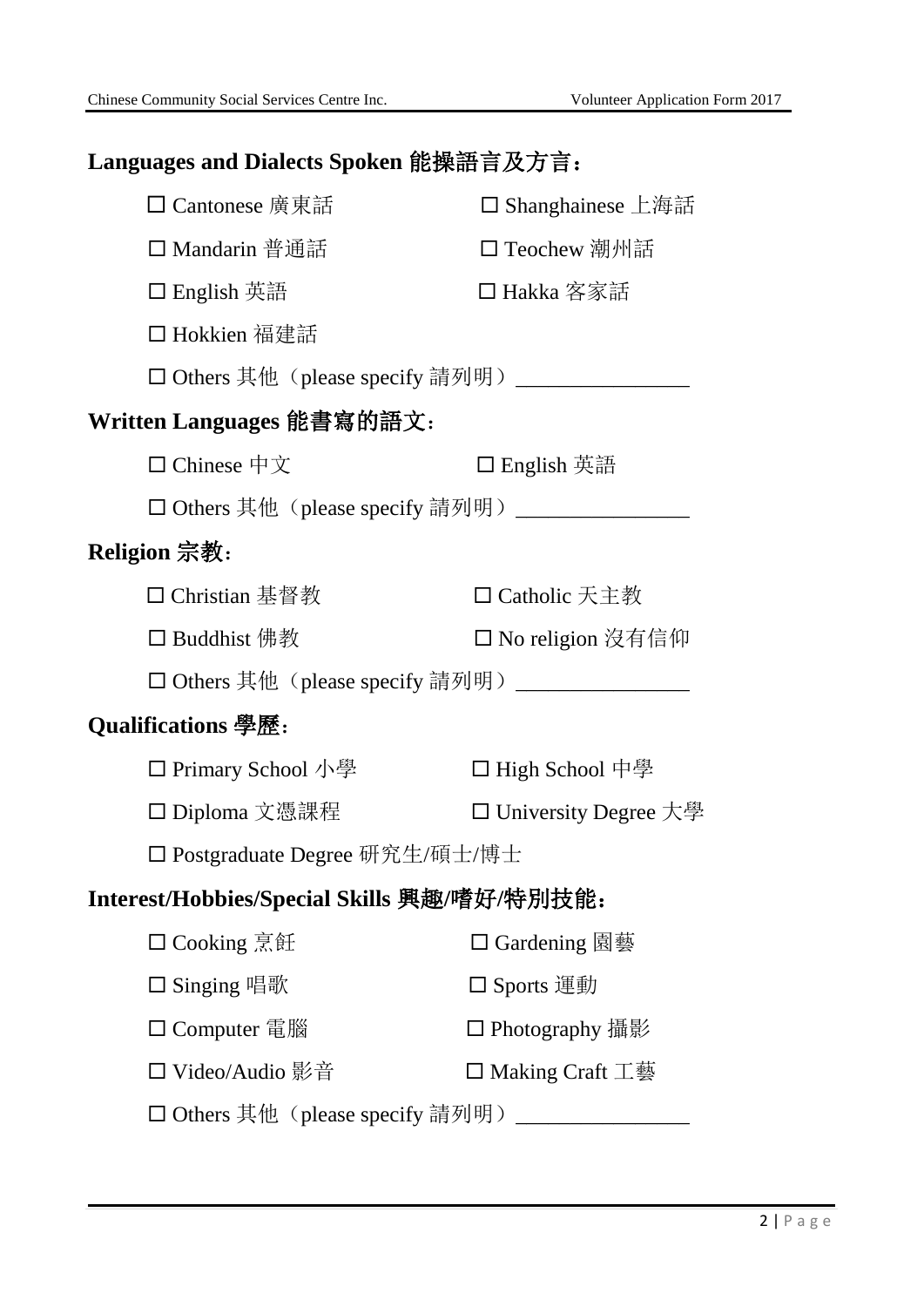| Do you have a driver license 你持有駕駛執照嗎?                                                                                    |  |  |  |  |
|---------------------------------------------------------------------------------------------------------------------------|--|--|--|--|
| □ Yes 有 コ No 沒有                                                                                                           |  |  |  |  |
| If yes, Driver License No.<br><b>Expire Date</b>                                                                          |  |  |  |  |
| 如有,駕駛執照號碼:___________________ 有效日期: ______________                                                                        |  |  |  |  |
| Driving Experience 駕駛經驗: _______Months 月______ Years 年                                                                    |  |  |  |  |
| OUR ORGANISATION 我們的機構                                                                                                    |  |  |  |  |
| Where did you hear about our organisation? 你從何處得知本中心?                                                                     |  |  |  |  |
| □ Friend 朋友<br>□ Newspaper 報紙   □ Radio 收音機                                                                               |  |  |  |  |
| □ Organisation 機構   □ Internet 互聯網<br>□ Centre Offices 本中心辦事處                                                             |  |  |  |  |
| □ Others 其他 (please specify 請列明) ______________                                                                           |  |  |  |  |
| Services Preferences (you can tick more than one)                                                                         |  |  |  |  |
| 你想加入以下哪個義工崗位(可多選):                                                                                                        |  |  |  |  |
| $\Box$ Reception Duty (Box Hill Office--BH-R/Doncaster Office--Don-R/On Luck<br>Nursing Home—OL-R) 接待處當值 (博士山/唐卡士打/安樂護理院) |  |  |  |  |
| □ Care Buddies--Community Visitors Scheme (CVS) 讓愛走動—長者社區探訪                                                               |  |  |  |  |
| □ Joyful Line (JFL) 晴心線                                                                                                   |  |  |  |  |
| □ On Luck Nursing Home Driver (OL-D) 安樂護理院司機                                                                              |  |  |  |  |
| □ On Luck Nursing Home—Lifestyles Groups (OL-LG) 安樂護理院康樂活動組                                                               |  |  |  |  |
| □ Planned Activity Group (PAG) 長者日間活動中心                                                                                   |  |  |  |  |
| □ Planned Activity Group Driver (PAG-D) 長者日間活動中心司機                                                                        |  |  |  |  |
| □ Walking Group (WG) 健樂行                                                                                                  |  |  |  |  |
| □ Special Event (SE) 特別活動                                                                                                 |  |  |  |  |
|                                                                                                                           |  |  |  |  |
|                                                                                                                           |  |  |  |  |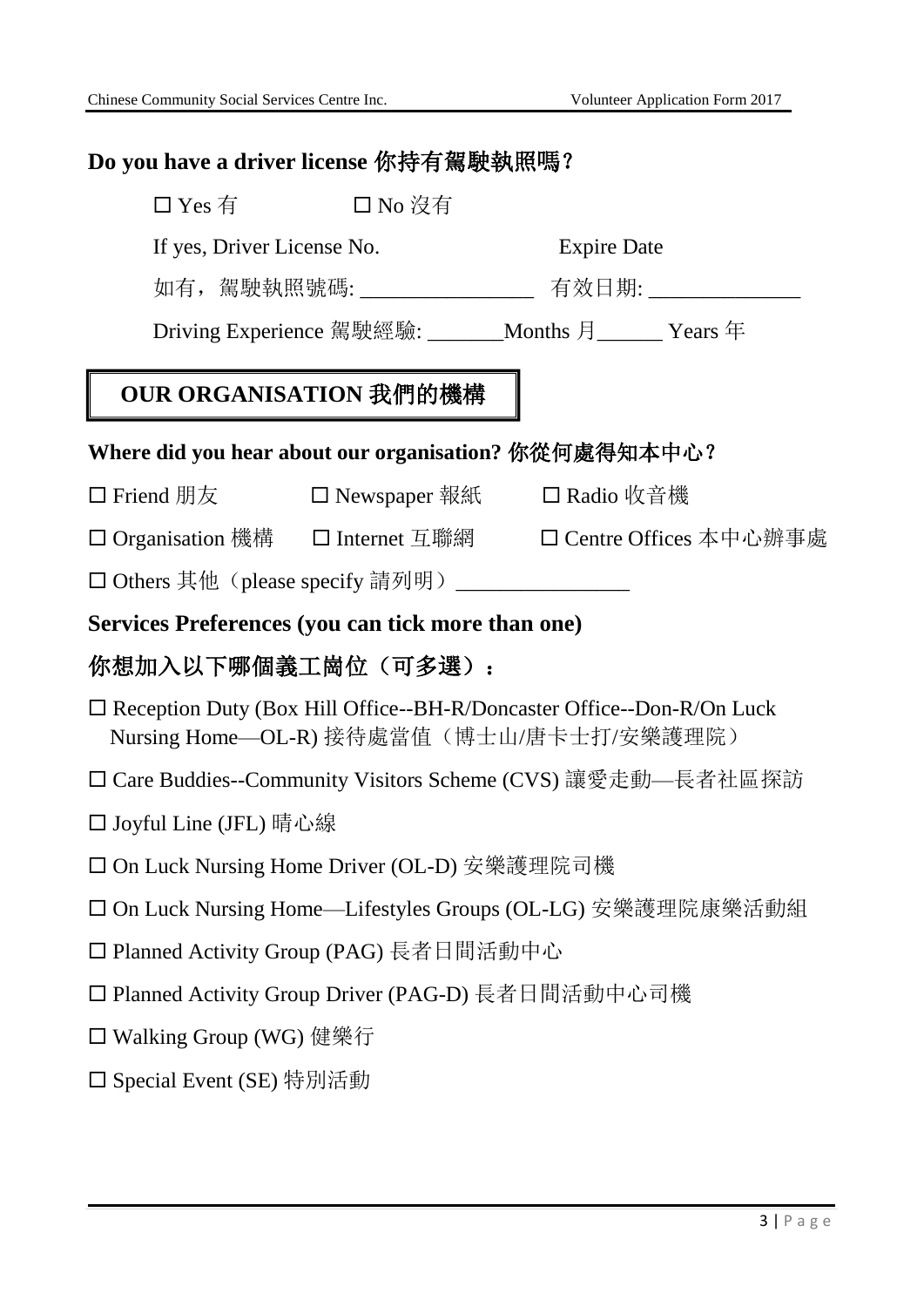#### **Time Availability** 可貢獻的服務時間:

|            |        | Morning $E$ $\pm$ $\pm$ | Afternoon 下午 |
|------------|--------|-------------------------|--------------|
| Mondays    | 星期一    |                         |              |
| Tuesdays   | 星期二    |                         |              |
| Wednesdays | 星期三    |                         |              |
| Thursdays  | 星期四    |                         |              |
| Fridays    | 星期五    |                         |              |
| Weekends   | 末<br>週 |                         |              |

School Hours Only 只在學校上課時間

Please indicate how long you can commit for volunteer work

請告知我們你能夠承諾的義務工作服務時期

□ Short Term (less than 3 months) 短期義工(少於三個月)

□ Long Term (more than 3 months) 長期義工(多於三個月)

Date you can commence 你可以開始服務的日期: \_\_\_\_\_\_\_\_\_\_\_\_

### **REFEREES** 介紹人

Please list two non-family member referees, who have known you for at least a year, and who are Australian permanent residents or citizens whom we can contact.

以下請列出兩位非親屬關係的介紹人,他們必須認識你最少一年,並為澳大利 亞永久居民或公民,以便聯絡:

| Chinese Name 中文姓名:                    |                               |
|---------------------------------------|-------------------------------|
|                                       |                               |
|                                       | Postcode 地區編號:                |
| Tel No. 電話號碼: _______________________ | Relationship 關係: ____________ |